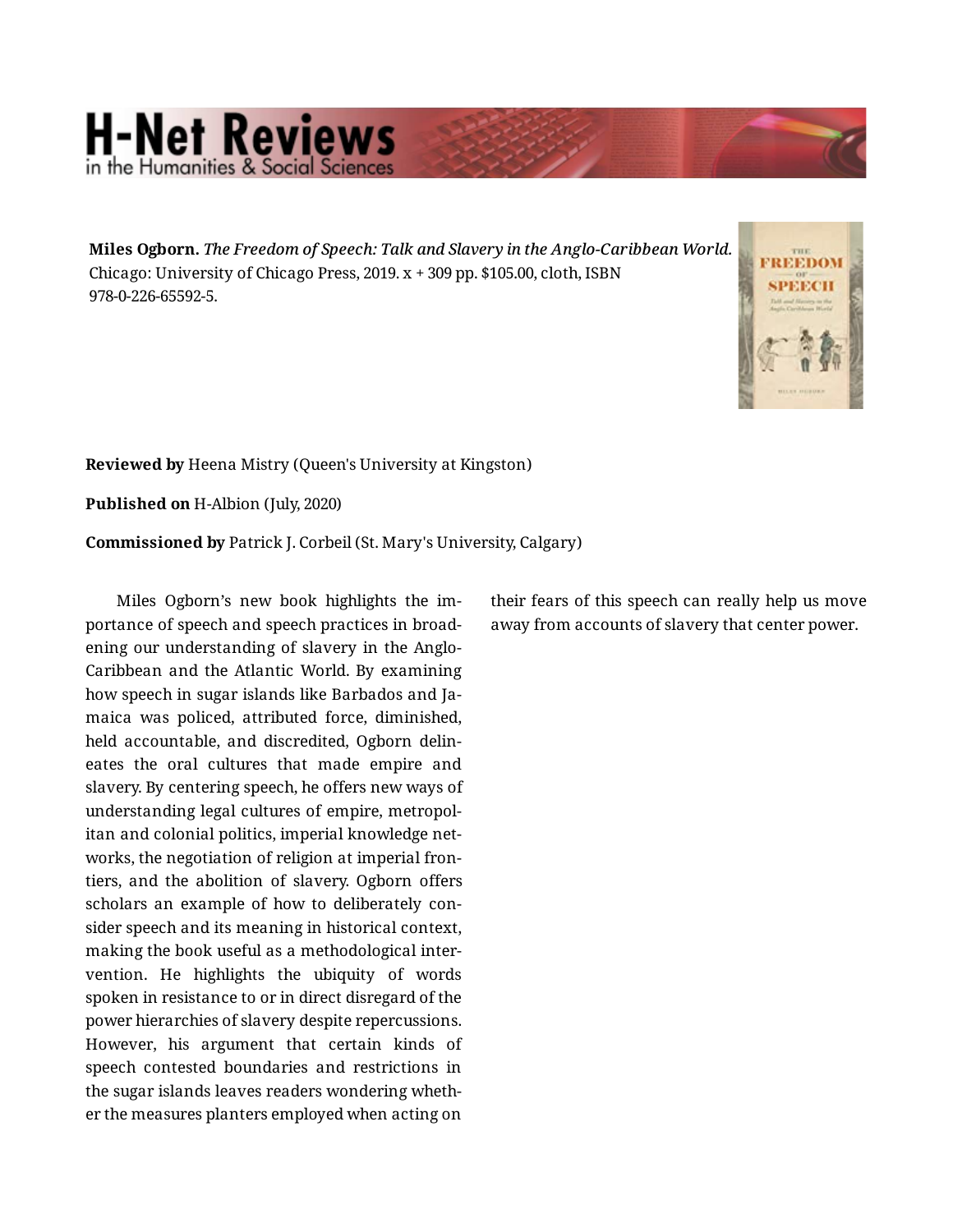*Freedom of Speech* argues that "who can speak and what they might say" are central ques‐ tions for understanding the violent struggle between humanity and freedom that character‐ ized transatlantic slavery (p. 34). By examining traces of speech and silencing in the archives of plantation slavery, Ogborn argues that speech was an "asymmetrical common ground" upon which slavery worked. He claims that his methodology helps tie together "separate accounts" of power and resistance that "emphasize either the extraordinary apparatus of domination brought to bear on the enslaved population or the manifold forms of resistance that those same populations deployed" (p. 17). It remains unclear what specific literature he is responding to, as he does not name any specific works that allegedly build separate ac‐ counts of power and resistance. More convincing is his claim that his book moves beyond under‐ standing the Caribbean as "either the silence of slavery or the astonishing and inventive prolifera‐ tion of creolized sonic forms" (p. 28).

Ogborn reveals the inseparability of British, Caribbean, and West African histories. Ephemeral and mobile speech accompanied by printed ma‐ terials created conversations that threaded togeth‐ er all sides of the Atlantic. Readers are thus left with the impression that it is impossible to fully un‐ derstand British legal history, abolition, planter politics, missionary work, or histories of colonial botany without understanding the important ways different forms of speech and silencing were integral to these connections.

This book's strength and primary appeal is its insistence that historians move away from the di‐ vide between orality and literacy, as power was transmitted through forms of speech as well as forms of writing. Ogborn builds a compelling case for why orality and literacy are entwined. He ar‐ gues that an understanding of empire as the tri‐ umph of writing over speaking is inaccurate, as empires are oral cultures too. The oral cultures of both slaves and colonists crossed the Atlantic through networks of slavery and empire. Imperial power was invested in speech practices, which can be recovered by reading for "the uses of orality" and "instances where speech was required or chosen" in printed materials (p. 28). Instead of "hoping to hear what was really said in the past," he considers the forms of talk that appear in traces or the "contours of suppressed and unheard modes of speech" (p. 29). What results is an account of both speech practices and their suppression that extends existing scholarship on speech practices in the Black Atlantic.

Ogborn draws from an impressive variety of archival sources, including planter diaries; records from assemblies, laws, and statutes in Jamaica and Barbados; documents from the Royal Society Archive, Edinburgh Botanical Hardens, and Lon‐ don Debating Societies; and missionary records. His understanding of catechisms, imperial botany, and abolition draws from a variety of published works including instruction manuals and pamph‐ lets. This approach offers an intriguing avenue for addressing the importance and place of orality in settler colonialism studies, in which expropriation is perhaps less a product of a clash between literacy and orality and more so a process in which dif‐ ferent parties exploited, navigated, and negotiated differences between settler and indigenous oral cultures of law and politics.

The book opens with two chapters detailing the relationship between speech and the delibera‐ tion and execution of planter law and politics. The first chapter argues that oath taking and evidence giving were forms of talk that underpinned sys‐ tems of law and violence in slave societies, thereby making and unmaking the radically unequal so‐ cial relations of slavery. Oath taking bound judges and juries to the English legal systems that upheld planter rights in the Caribbean. Ogborn uses this analysis of formalized legal speech to build an ac‐ count of when exactly slaves, people of color, and women were excluded from oath taking and evid‐ ence giving, and how the legal sanctioning of dif‐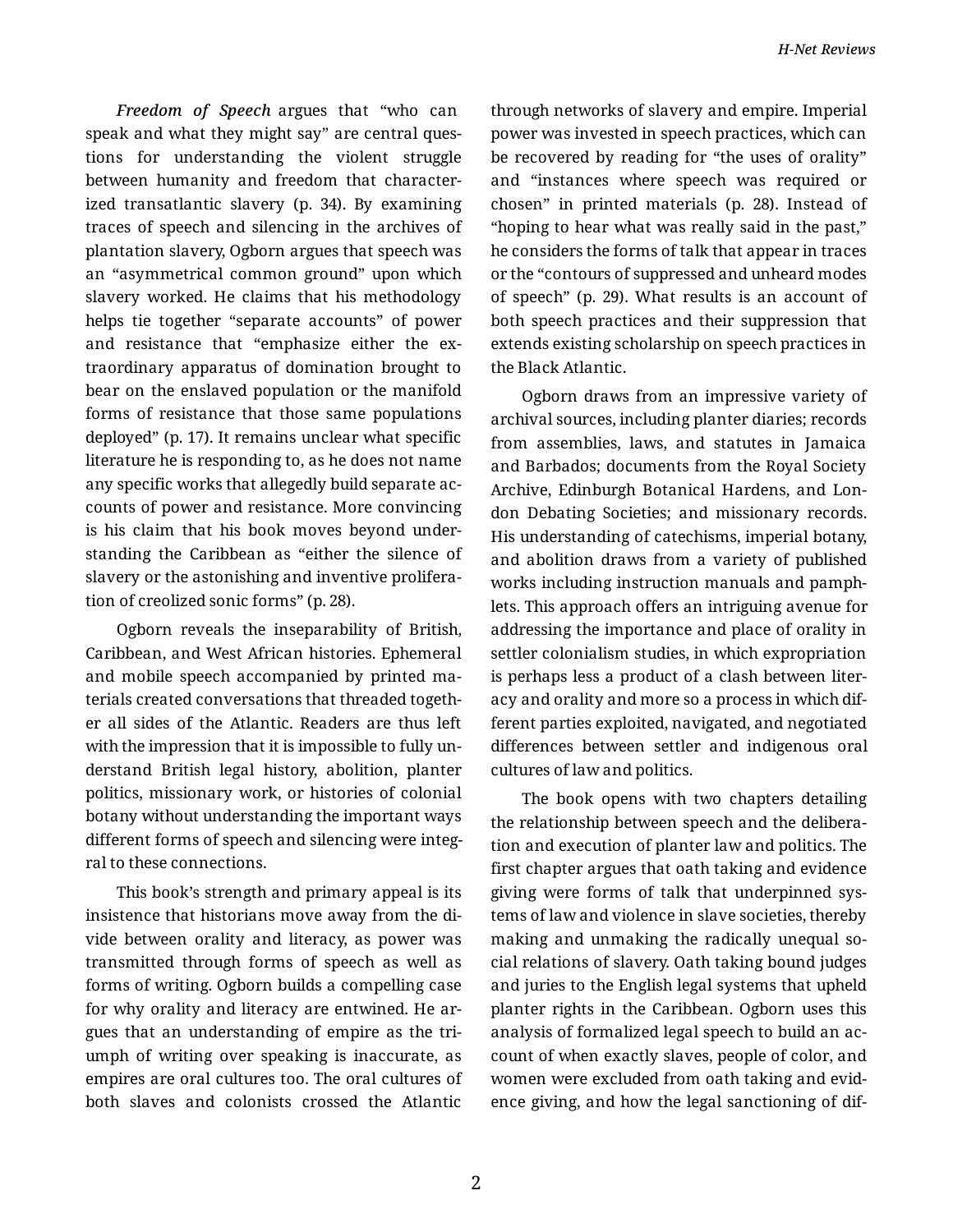ference within Anglo-Caribbean colonies was dis‐ played through these exclusions. This chapter mod‐ els for legal historians, especially British legal his‐ torians, an approach that moves beyond the as‐ sumption of a false divide between oral and writ‐ ten legal cultures. Ogborn demonstrates how im‐ portant it is to go beyond this divide by delineating how written legal cultures involve orality in im‐ portant ways. He demonstrates that written legal cultures involve orality in important ways. The second chapter reveals how slavery and freedom were constituted as political conditions through forms of speech. White colonists contested the im‐ position of metropolitan authority that enacted law in the colonies, such as royal proclamations, and insisted on the necessity of colonial legislative assemblies as spaces where, as free White men, they could deliberate on the application of imperi‐ al law. At the same time, colonial legislative assem‐ blies excluded women, people of color, and slaves, while planters policed and suppressed forms of political speech among slaves. Ultimately, Ogborn argues that modes of political speech among the enslaved need to be placed in dialogue with En‐ lightenment discussions of liberty and arguments made by colonial assemblies over their freedom of speech.

The forms of speech that reinforced difference in the Anglo-Caribbean were shifting and fre‐ quently contested. Although people of color were excluded from oath taking, oath swearing was used to make peace between colonial govern‐ ments and the Maroons. Ogborn points to an 1803 treaty agreed between Maroon Captain Cudjoe and Colonel John Guthrie, both of whom swore oaths to establish a form of restricted sovereignty for the Maroons. In demonstrating the contested boundaries surrounding evidence giving, Ogborn details the fascinating case of Francis Williams, a free Black Jamaican lawyer, mathematician, poet, and plantation owner. Williams, who was pro‐ posed as a fellow of the Royal Society when Isaac Newton was its president, was insistent on his status as a propertied man of refinement whose

property rights surrounding slave ownership should be as secure as those of White planters. He fought against the permission of his slaves to give testimony against him in court, defining himself as a "white man acting under a black skin" (p. 62). Unlike White planters, the testimony of slaves could be used against Black planters in court. Wil‐ liams's father pushed to rule out slave testimonies from being used against anyone except other slaves.

Although colonial laws excluded, suppressed, and harshly punished slaves who engaged in the "political talk" that proliferated and circulated within inter-island and transatlantic rumor and news networks, the talk continued. Building on scholarship tracing speech in the Black Atlantic, Ogborn argues that these communication net‐ works were polities, spaces in which slaves sought out and engaged in political talk, and that planters were aware of and feared these networks. Planters feared what slaves might overhear and talk about among themselves. While slaves were excluded from evidence giving against Whites, their testi‐ monies were taken into account during conspir‐ acy trials, where they could then be used to legitim‐ ate the "deployment of deadly violence" to sup‐ press resistance against slavery (p. 99).

Ogborn's arguments about speech, power, and slavery are clearest in chapter 3. By examining talk about plants, particularly discussion about their medical properties, scientific conversation, and the formation of botanical gardens as public spaces, Ogborn demonstrates how networks of knowledge and the power structures that defined inclusion and exclusion from these networks de‐ pended on talk as much as text. He argues that knowledge and communication in the sugar is‐ lands lay at the intersection of appropriation and exchange between slaves and those enforcing slavery. White islanders relied on conversation with slaves and indigenous peoples to learn the medical properties of plants but silenced or dimin‐ ished the contributions of people of color to their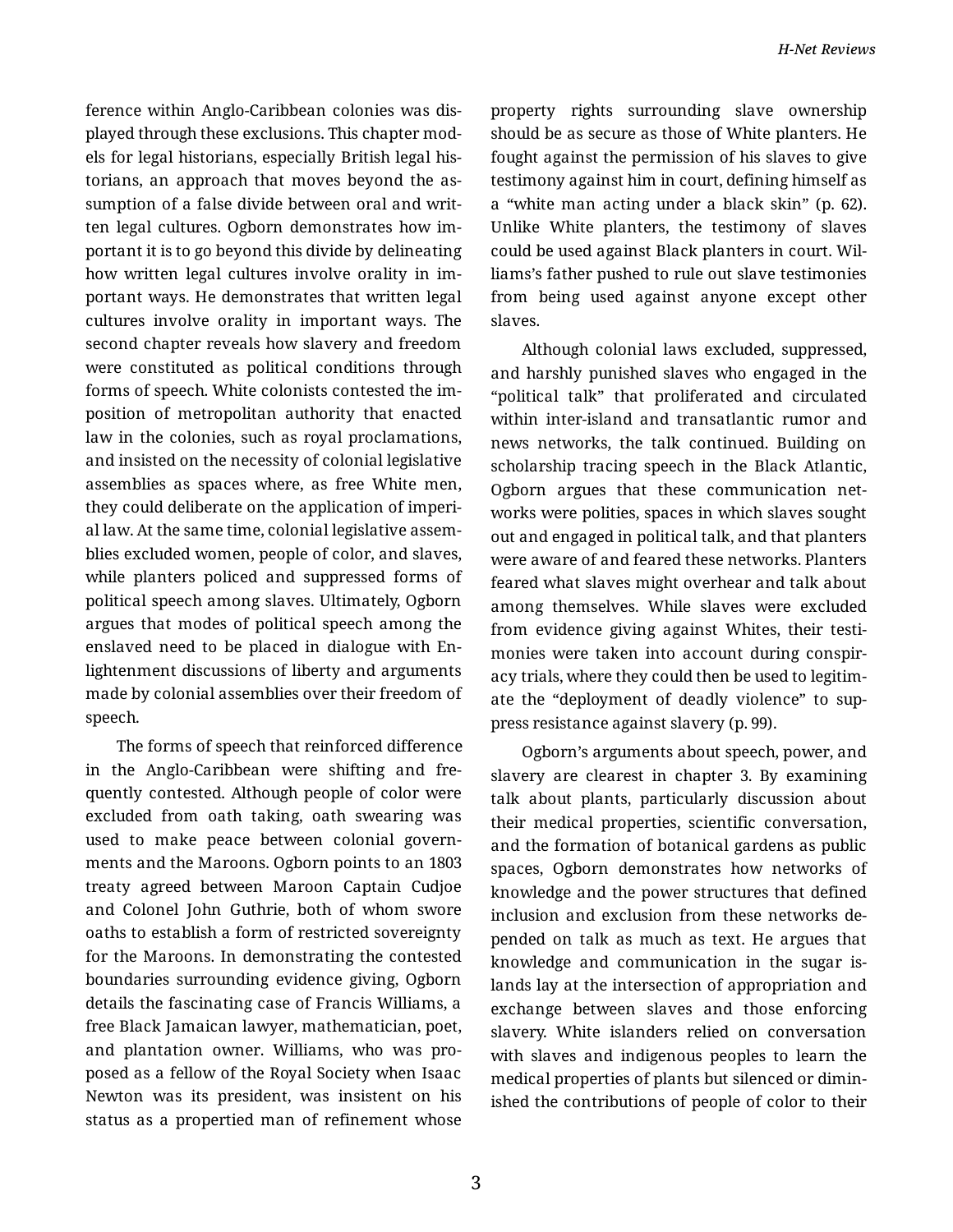knowledge networks. This chapter is especially helpful in laying out how epistemological and physical violence took shape through talk and si‐ lencing via the deliberate misattribution of botan‐ ical knowledge away from people of color. Viol‐ ence or the threat of it also produced the botanical gardens of White islanders. Slave knowledge about plants as well as their labor maintained Caribbean botanical gardens, even though slaveholders who owned the gardens took credit for knowing how to care for and cultivate the plants it contained and rarely did the work needed to upkeep them. Og‐ born draws attention to the centrality of both gen‐ tlemanly botanical conversation and written cor‐ respondence within imperial knowledge networks, in which White correspondents attributed no cred‐ it to their conversations with slaves and indigen‐ ous communities on the islands which allowed them to uncover scientific truths about plants in the first place.

Ogborn's argument that his methodology ties together "separate accounts" of power and resist‐ ance is most convincingly demonstrated in the fi‐ nal two chapters, both of which elaborate more ex‐ tensively on what happened when slaves spoke. Chapter 4 argues that forms of spiritual speech dif‐ ferentiated between slaves and non-slaves while also pushing the boundaries between them. Non‐ conformist missionaries who mobilized emotional sermons and intimate talk that resembled equality were better able to connect with slaves and people of color than missionaries from the Society for the Propagation of the Gospel (SPG), who relied on dis‐ passionate catechisms in their services. Planters saw the words of Obeah men and women, who ad‐ ministered oaths and invoked gods and ancestors to bind people to their word or attribute illness or misfortune to people, as a dangerous, enduring, and powerful force. "Obeah" was the term used in the Anglo-Caribbean to refer to spiritual practices like Vodun or candomblé, which often mobilized speech to challenge plantation slavery and coloni‐ al authority. Although planters dismissed Obeah as people who merely professed to have magical or

spiritual powers, they were wary of the hold that they had over their audiences. The word of Obeah could clash with the authority of planters. Obeah speech continued to utter what was unutterable in the sugar islands, even though planters tried to vi‐ olently repress it. Planters frequently attributed Obeah men and women as the instigators of slave uprisings yet, when convicting Obeah, struggled to discount it as simply a belief with no supernatural cause. Obeah could also incorporate Christianity. Slaves who converted did not always jettison Obeah practices and beliefs, which raised concern among missionaries about what exactly it meant when slaves said they were Christian but continued with syncretic religious practices.

The final chapter, which argues for the central‐ ity of speech to the abolition of slavery in the Brit‐ ish Empire, argues that slave revolts and conspir‐ acies in the Caribbean involved forms of speech that need to be understood as part of the politics of transatlantic slavery. Ogborn argues that slave up‐ risings themselves need to be seen as part of a "re‐ ciprocal relationship" in which metropolitan aboli‐ tionist activism and conversations about abolition among slaves, which circulated between the is‐ lands and across the Atlantic, shaped each other (p. 221). He highlights the ubiquity of discussion between slaves about abolition. Some of this talk translated into action, but slaves also regularly talked about their situation—talk that was not ne‐ cessarily tied to conspiracy or uprisings of any kind. Imperial and colonial authorities tried to manage this talk, persecuting those engaging in "conspiratorial talk" even in cases where slaves were expressing hopes and fears among them‐ selves or discussing rumors with no intention to organize or act. Slaveholders sought to shift the blame for slave uprisings to metropolitan aboli‐ tionists and nonconformist missionaries, who they cast as engaging in "dangerous talk." Ogborn argues that talk among slaves about abolition was part of the oral culture of abolition within Britain, in which figures like Olaudah Equiano, Ottobah Cu‐ goano, Granville Sharp, an "unnamed lady,"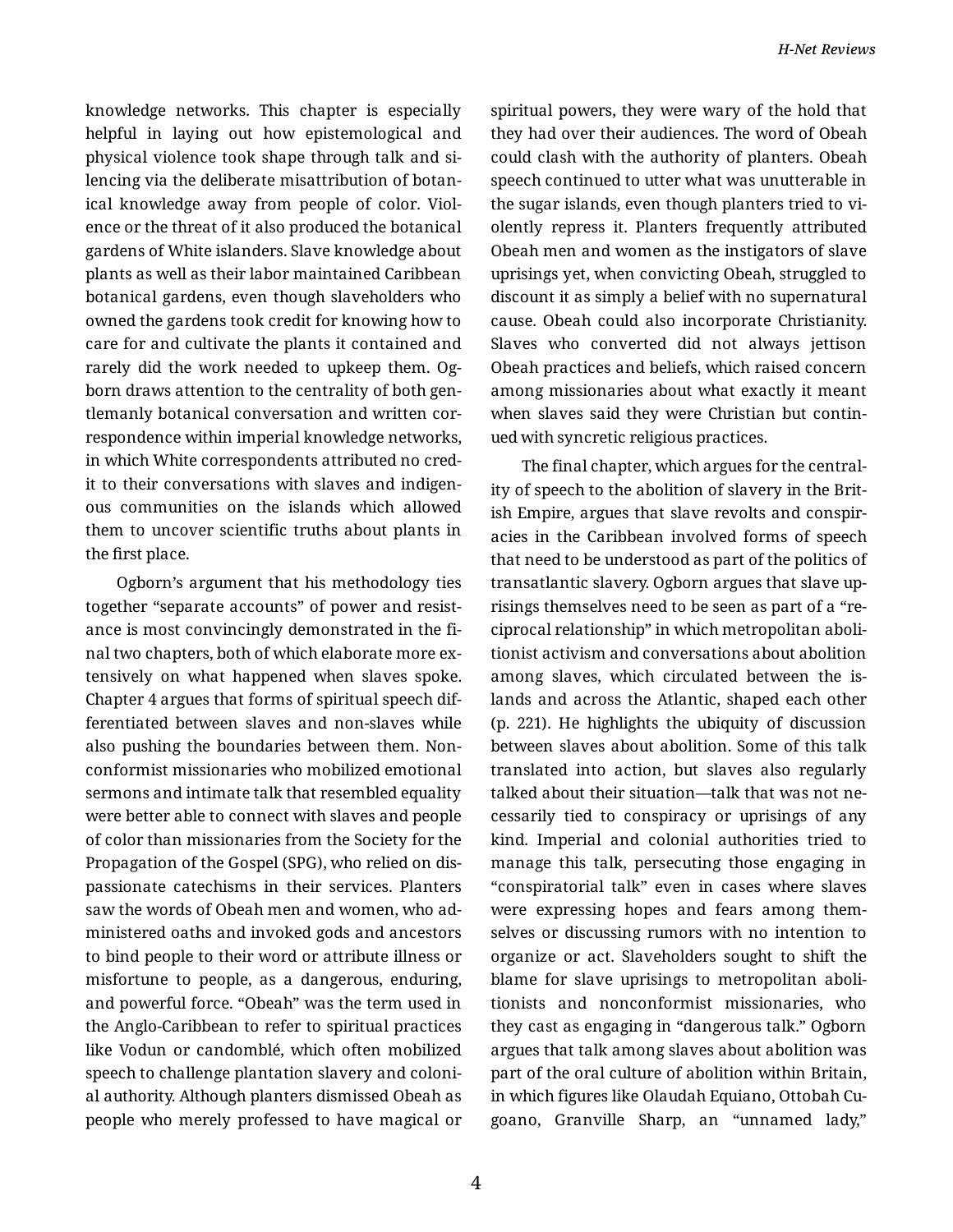Thomas Clarkson and his wife, Margaret Middleton, and others accompanied abolitionist print materials with abolitionist conversation. They spoke to private and public audiences ran‐ ging from tea-tables, bookshops, public lectures, and debating societies, to Parliament.

The irony of the title is revealing, as it was mainly White propertied men who had their free‐ dom to speak guaranteed in law. Slaves, maroons, free people of color, and women were technically free to say what they wanted to say, but this rarely came without consequences. Ogborn argues that the ubiquity of speech and the facility with which slaves could simply choose to utter the unutterable helps move beyond studies of slavery that focus on either violence or resistance. He emphasizes that slaves always had the option to resist planter rule by saying subversive things, even if doing so fre‐ quently brought consequences. The entire book works toward demonstrating that some speech could inspire action while others could be ignored or discounted, depending on who spoke and in what context, but that these boundaries and re‐ strictions could be contested. Ogborn's point that scholars must simultaneously consider both the systematic oppression of slavery and varied forms of resistance to it is an important reminder. How‐ ever, in the end, the subversive speech of slaves that instilled fear among White people in the Caribbean was always met with violent con‐ sequences. Likewise, the speech of White slave‐ holders always enacted power. Ogborn pushes readers to move away from understanding speech and slavery as a story that is either overwhelm‐ ingly about power or overwhelmingly about resist‐ ance. However, even his illuminating examples of slave resistance through speech could not avoid the looming question of power and its importance in the backdrop.

This book demonstrates the necessity of un‐ derstanding what curtailing, policing, suppressing, legalizing, and encouraging speech meant for those enforcing and resisting slavery in the Anglo-

Caribbean. Although Ogborn does not make any claim to the particularity of speech in this particular context, he does not spend any time consider‐ ing how his methodology for interpreting traces of speech in textual archives, or of reading speech dif‐ ferently from text, may apply to contexts beyond slavery in the British Atlantic World. The book would have benefited from some treatment of the wider application of its methodology. For example, how exactly might the relationship between oral‐ ity and power feature in the colonial legal land‐ scapes in North America or India? Were the gendered and racial exclusions that characterized oath taking, evidence giving, and proclamation announcing in the Caribbean much different from other colonies or in Britain itself? How might Og‐ born's investigation of slave political talk enlight‐ en us about working-class oral political cultures in Britain? What legacies did the relationship between oral and written abolitionist conversa‐ tion and exchange leave for later anticolonial act‐ ivism? I am most curious about how Ogborn's methodology would change when applied to later historical contexts, in which telegraph, audio re‐ cordings, telephone, and other less ephemeral forms of speech and written communication took hold toward the end of the nineteenth century. Despite these gaps, this book remains a necessary tool in the arsenal of historians considering the re‐ lationship between speech, law, knowledge, reli‐ gion, empire, and resistance.